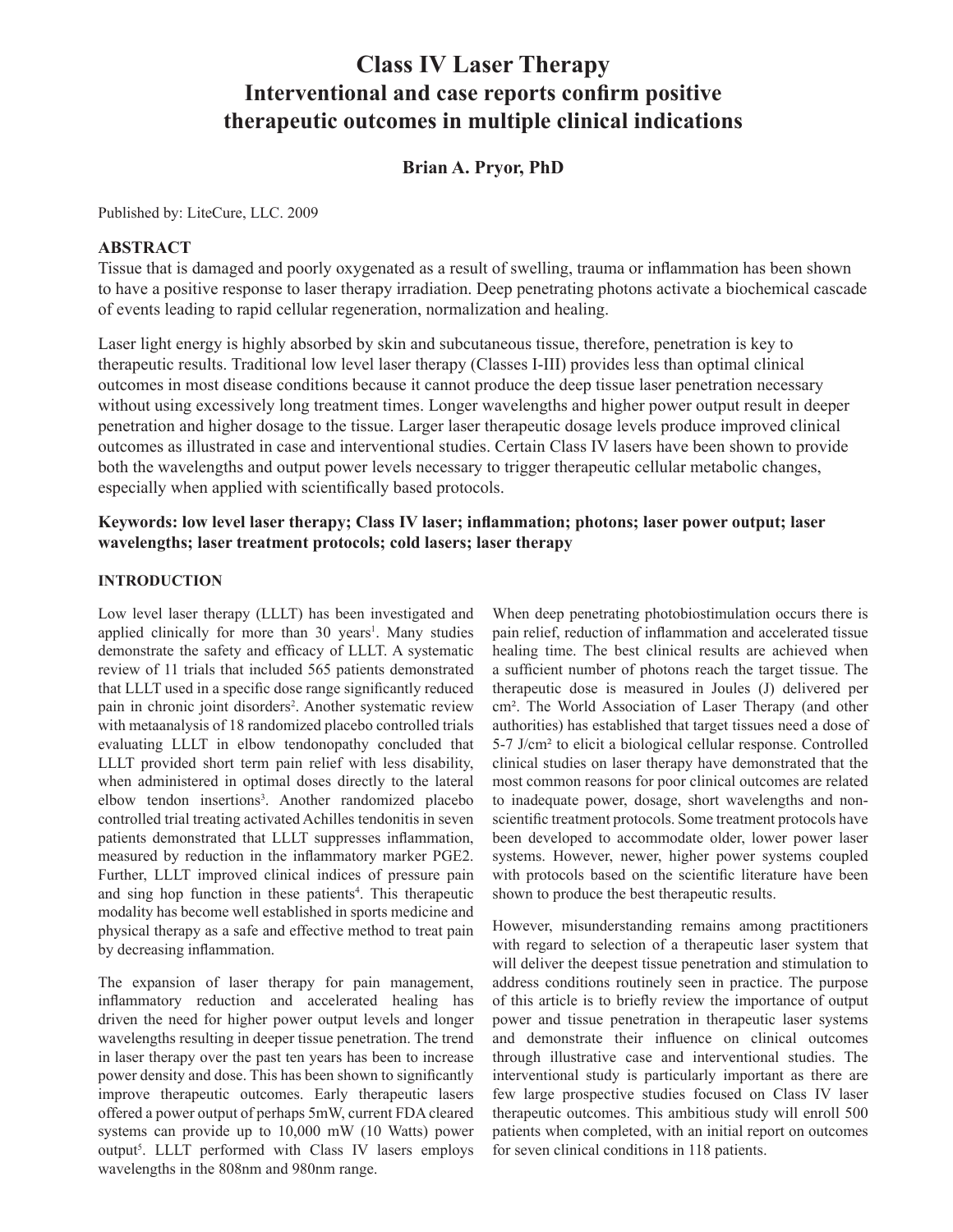## **BACKGROUND**

Tissues ischemic as a result of inflammation, edema and injury have been shown to have a significantly higher response to laser therapy output power, wavelength and power density than normal tissue<sup>6</sup>. The biological response includes DNA/ RNA synthesis, increased cAMP levels, protein and collagen synthesis and cellular proliferation. These reactions lead to rapid normalization, regeneration and healing of damaged tissue – the laser light modulates cellular metabolism2 .

Laser light energy absorption by skin and subcutaneous tissue is estimated to be 50-90%, with absorption increasing as the wavelength, measured in nanometers (nm), decreases<sup>7</sup>. Longer wavelengths up to approximately 1000 nm are preferable for deeper penetration to initiate reduction of pain and inflammation, and accelerated healing. Penetration is key to therapeutic result and longer wavelengths result in deeper penetration. There is no therapeutic value to increasing the dose of a wavelength with inadequate tissue penetration.

Therapeutic laser dosage is dependent on three factors: power output, wavelength and time. Higher power output, at a longer wavelength (up to 1000nm), over a longer period of time results in a higher therapeutic dosage to the tissue. The actual therapeutic benefit will be determined by the density, color and type of the tissues in the path of the laser.

Common musculoskeletal conditions that require intervention include neck and low back pain<sup>8</sup>. Given that the most likely origins of this pain lie below multiple layers of muscle and fascia, satisfactory pain relief requires a therapeutic laser system with adequate tissue penetration to stimulate the physiological events necessary to reduce inflammation and accelerate tissue healing<sup>9-13</sup>.

Numerous published clinical reports have concluded that low level (Class III) laser therapy is suboptimal in adequately treating musculoskeletal disorders $14$ , carpal tunnel syndrome<sup>15-16</sup>, arthritis<sup>17-20</sup> and pain<sup>21-27</sup>. Despite the documented marginal clinical outcomes from LLLT, there remains concern regarding tissue overstimulation and a retarded healing process that may result from the use of higher power laser systems. However, there are no in vivo studies in humans to validate this concern. The clinical literature offers an increasing body of evidence supporting the use of Class IV lasers in a wide range of clinical conditions, demonstrating successful therapeutic results $28-30$ . Additionally, cosmetic laser applications such as hair removal, skin resurfacing and tattoo removal, use thousands of times more power than Class IV therapy lasers. These cosmetic lasers are being used safely without complications in millions of procedures per year around the world. Many of these procedures have been approved for more than 15 years without any detrimental short term or long term effects.

#### **MATERIALS AND METHODS**

All patients in the interventional and case studies were treated with the LiteCure LCT-1000® according to therapeutic protocols developed through the scientific literature. The LCT-1000 delivers up to 10 Watts of deep, penetrating laser therapy through an optically correct quartz ball, providing massage benefits in addition to the demonstrated therapeutic results of the Class IV laser. Mechanically manipulating soft tissue as laser light is delivered allows for more deep structures to gain exposure to photonic energy, resulting in more rapid healing and improved pain relief through photobiostimulation. The LCT-1000 is a new therapeutic option based on science and technology, with proven positive clinical outcomes.

#### **Interventional Study – Interim Results**

**Objectives:** Establish laser therapy protocols for each of seven clinical conditions, trend and analyze patient response to therapy in each condition.

**Methods:** Total patient sample to be studied: 500 adults (age >25). These will be roughly equally divided between seven clinical conditions. Trial laser therapy protocols were developed for each clinical condition and patient cohorts within each condition as defined by age, gender, acute onset or chronic disease (Table 1). Approximately 80% of participants had conditions categorized as chronic.

**Discussion:** Even though 80% of the initial study participants suffered from chronic disease, response to treatment was remarkably high and consistent for most clinical conditions treated. The laser treatments were well tolerated by patients, many reported improved mobility and reduced pain and swelling following just one or two therapy sessions. In comparison to therapeutic results reported for LLLT (Classes I- III) in the above conditions, Class IV laser therapy based on scientifically developed protocols, outcomes are striking. The patient enrollment objective of 500 will provide more definitive evidence of therapeutic outcomes, however, results from this initial assessment of 118 patients and trial protocols are encouraging<sup>16</sup>.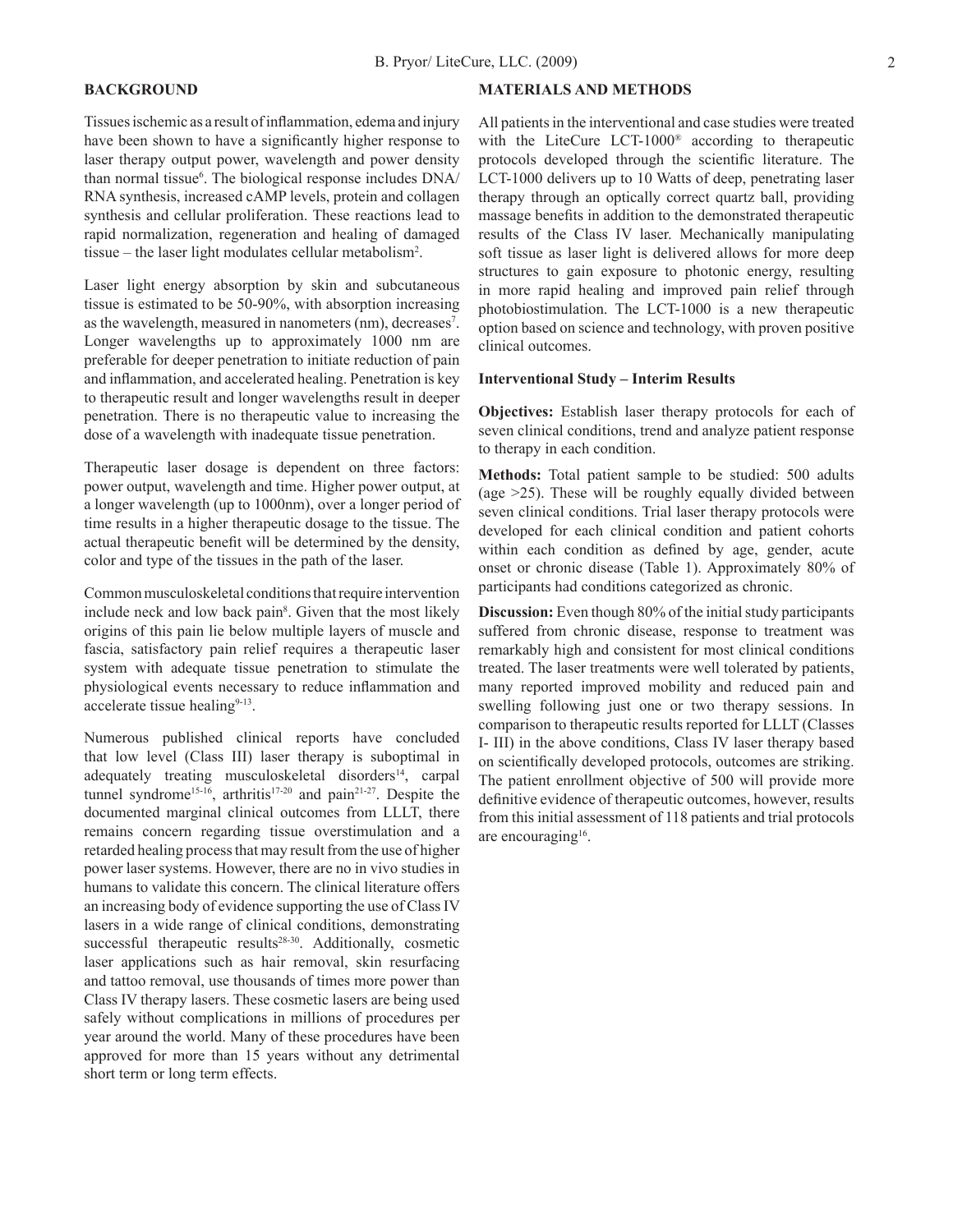| <b>Clinical Condition</b> | <b>Dosage</b><br>Joules/cm <sup>2</sup> | <b>Total Energy</b><br><b>Joules</b> | Time at 10W<br><b>Min:Sec</b> | <b>Therapies</b>                                                                   |
|---------------------------|-----------------------------------------|--------------------------------------|-------------------------------|------------------------------------------------------------------------------------|
| Osteoarthritis-knee       | $7 - 10$                                | $5,600 - 8,000$                      | $9:15 - 13:15$                | Every day for 3 days, then every other day<br>for 3 days, then maintenance program |
| Lumbar spondylosis        | $8 - 12$                                | $4,000 - 6,000$                      | $6:30 - 10:00$                | Every other day for 2 weeks, then<br>maintenance program                           |
| Cervical spondylosis      | $8 - 12$                                | $3,500 - 5,500$                      | $6:00 - 9:15$                 | Same as above                                                                      |
| Frozen shoulder           | $8 - 10$                                | $6,500 - 8,000$                      | $1:00 - 13:15$                | Every day for 3 days, then every other day<br>for 3 days until resolved            |
| Plantar fasciitis         | $7 - 8$                                 | $3,500 - 4,000$                      | $5:45 - 6:45$                 | Every day for 3 days, then every other day<br>until resolved                       |
| Leg sprains/strains       | $8 - 10$                                | $5,000 - 7,500$                      | $8:15 - 12:30$                | Every day for 3 days, then every other day<br>for 3 days then maintenance program  |
| Post trauma               | $5 - 7$                                 | $2,000 - 3,500$                      | $3:00 - 6:00$                 | Same as above                                                                      |

#### **Table 1. Trial therapeutic protocols by clinical condition**

Results: Interim results are illustrated in Table 2 below.

## **Table 2. Interim therapeutic results by clinical condition (n=118)**

| <b>Clinical Condition</b> | <b>Age Range</b> | <b>Sample Size</b> | <b>F/M Ratio</b> | <b>5 Session Result</b> |
|---------------------------|------------------|--------------------|------------------|-------------------------|
| Osteoarthritis-knee       | $40 - 85$ years  | 32                 | 3:2              | 75% improvement         |
| Lumbar spondylosis        | $30 - 60$ years  | 24                 | 3:1              | 90% improvement         |
| Cervical spondylosis      | $25 - 70$ years  | 17                 | 3:2              | 85% improvement         |
| Frozen shoulder           | $35 - 80$ years  | 12                 | 1:1              | 60% improvement         |
| Plantar fasciitis         | $30 - 60$ years  | 10                 | 2:1              | 90% improvement         |
| Leg sprains/strains       | $25 - 80$ years  | 15                 | 1:1              | 90% improvement         |
| Post trauma               | $25 - 70$ years  | 8                  | 1:1              | 90% improvement         |

## **CASE STUDIES**

Therapeutic performance of Class IV laser systems in everyday use by clinicians is well illustrated by case studies.

The following offer significant evidence of successful outcomes in the clinical setting.

#### **Case 1 – Pain post surgical rotator cuff repair**

**History:** Patient is a 66 year-old female presenting with right shoulder pain seven weeks post arthroscopic repair of the supraspinatus tendon. Supraspinatus press test was pain positive at 10/10 with tenderness over the AC joint and biceps tendon. She exhibited moderate Trps at the right teres minor, subscapularis and supraspinatus. Capsular restrictions and positive mild swelling were noted. Supraspinatus tendon strength was graded at  $2^{+/5}$ . Active and passive range of motion (ROM) were reduced to 88-100 degrees with pain at 8/10.

**Treatment:** A series of six Class IV laser treatments was applied using 4000 joules at continuous wave (cw) to the right shoulder over a period of three weeks.

**Results:** Significant pain reduction was noted on Visual Analogue Pain Scale and both active and passive ROM were restored to normal ranges.

**Conclusion:** This positive patient response demonstrates clinical effectiveness of Class IV laser therapy in post surgical healing and restoration of function following right rotator cuff surgical repair – all outcome measures improved dramatically<sup>32</sup>.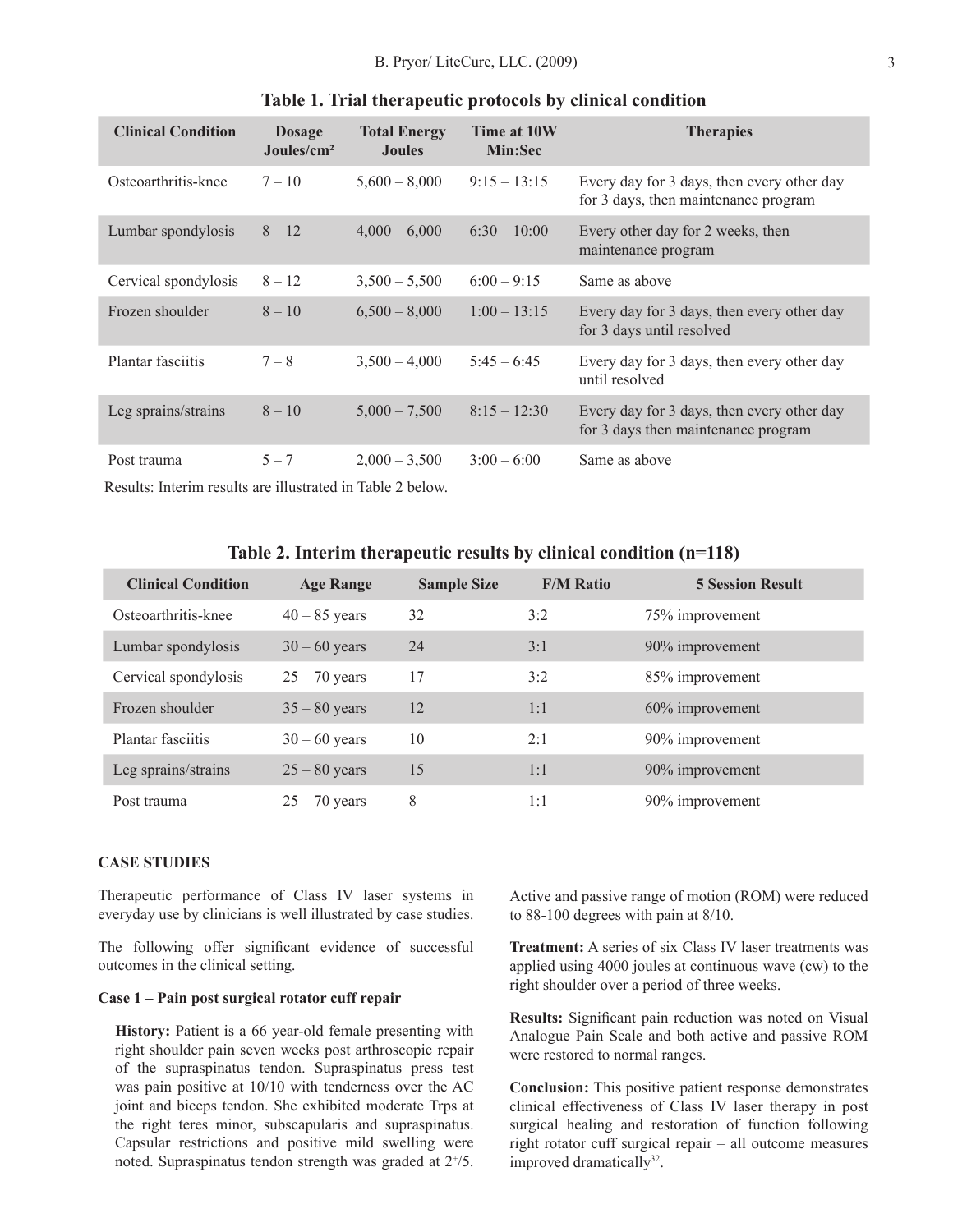## **Case 2 – Right hip and leg pain**

**History:** Patient is a 48 year-old male presenting with constant right hip and leg pain over a period of three weeks. Pain is worse with sleeping and sitting produces pain that travels up the back.

**Treatment:** Three treatments were initiated.

- Ten watts at 4,500 joules to L3-S1 and right gluteal.
- Ten watts at 5,550 joules to the lumbosacral spine and right gluteal.
- Ten watts at 5,950 joules to the lumbosacral spine, right gluteal and lateral leg.

**Results:** Patient reported that he was more comfortable and could stand with less pain following second treatment. Post third treatment, patient reported no pain or discomfort in the buttock or lower leg. The patient has been pain free and continues to improve.

**Conclusion:** This positive patient response demonstrates clinical effectiveness of Class IV laser therapy in hip and leg pain with only three treatments<sup>33</sup>.

## **Case 3 – Lateral elbow and arm pain**

**History:** Patient is a 42 year-old male presenting with right lateral elbow and arm pain over a period of one year, attributed to ergonomic stress on the elbow during work as an accountant. Right hand grip was affected. He was treated with cortisone injections and other medical therapy without success.

**Treatment:** Four treatments were applied at ten watts and 3,500-4,300 joules in cw mode to the lateral elbow and forearm. Ice was applied to the treated site to reduce inflammation.

**Results:** Following the first treatment, weakness was still present, but tissue was softer, less swollen and pain was reduced by 50%. After the four treatments patient's grip had improved and there was approximately 80% reduction in tenderness, swelling and pain with movement.

**Conclusion:** This positive patient response demonstrates clinical effectiveness of Class IV laser therapy in lateral elbow and arm pain due to work related ergonomic stress<sup>33</sup>.

### **Case 4 – Chronic pain in right trap muscle and neck**

**History:** Patient is a 55 year-old female presenting with post-surgical fusion of the C4-C7 vertebra, resulting in right trap muscle and neck pain. Post surgical swelling and numbness were still present.

**Treatment:** Ten sessions of laser therapy at 10 watts and 3,800-5,100 joules in cw mode were applied over five weeks.

**Results:** The patient was able to reduce pain medications after the second session stop medications following the third treatment. After the fifth treatment the patient could

resume bicycling without pain in her neck and shoulder. The patient exhibited 95% reduction in pain at the conclusion of the therapy sessions.

**Conclusion:** This positive patient response demonstrates clinical effectiveness of Class IV laser therapy in post surgical fusion neck and shoulder pain<sup>33</sup>.

#### **Case 5 – Right lateral epicondylitis**

**History:** Patient is a 47 year-old male presenting with right lateral epicondylitis from repetitive stress. The radial head and tissue surrounding the lateral elbow showed hypersensitivity to touch.

**Treatment:** Three sessions of laser therapy at 10 watts and 4,800 joules in cw mode with roller ball attachment. Patient was instructed to bend and twist the affected arm during laser therapy to promote tissue release.

**Results:** The initial treatment produced pain relief in the elbow for 24 hours. Following the full course of treatment, elbow pain was entirely gone, leaving only tenderness upon deep palpation. The patient returned to work with full recovery.

**Conclusion:** This positive patient response demonstrates clinical effectiveness of Class IV laser therapy in lateral epicondylitis due to repetitive stress<sup>33</sup>.

### **Case 6 – Chronic plantar fasciitis**

History: Patient is a 38 year-old female presenting with chronic plantar faciitis to the right foot. She had found some relief while walking by wearing a soft boot.

**Treatment:** Six sessions of laser therapy at 10 watts and 4,800 joules in cw mode with rollerball attachment.

**Results:** The initial treatment produced significant reduction in Achilles tenderness and pain intensity along the foot fascia. Following the full course of treatment the patient has achieved 90% improvement with 10% residual. She is walking without a supportive boot and maintains an essentially pain free workout program. The laser therapy program has been well tolerated and 100% improvement is anticipated with a few more treatments.

**Conclusion:** This positive patient response demonstrates clinical effectiveness of Class IV laser therapy in chronic plantar fasciitis<sup>22</sup>.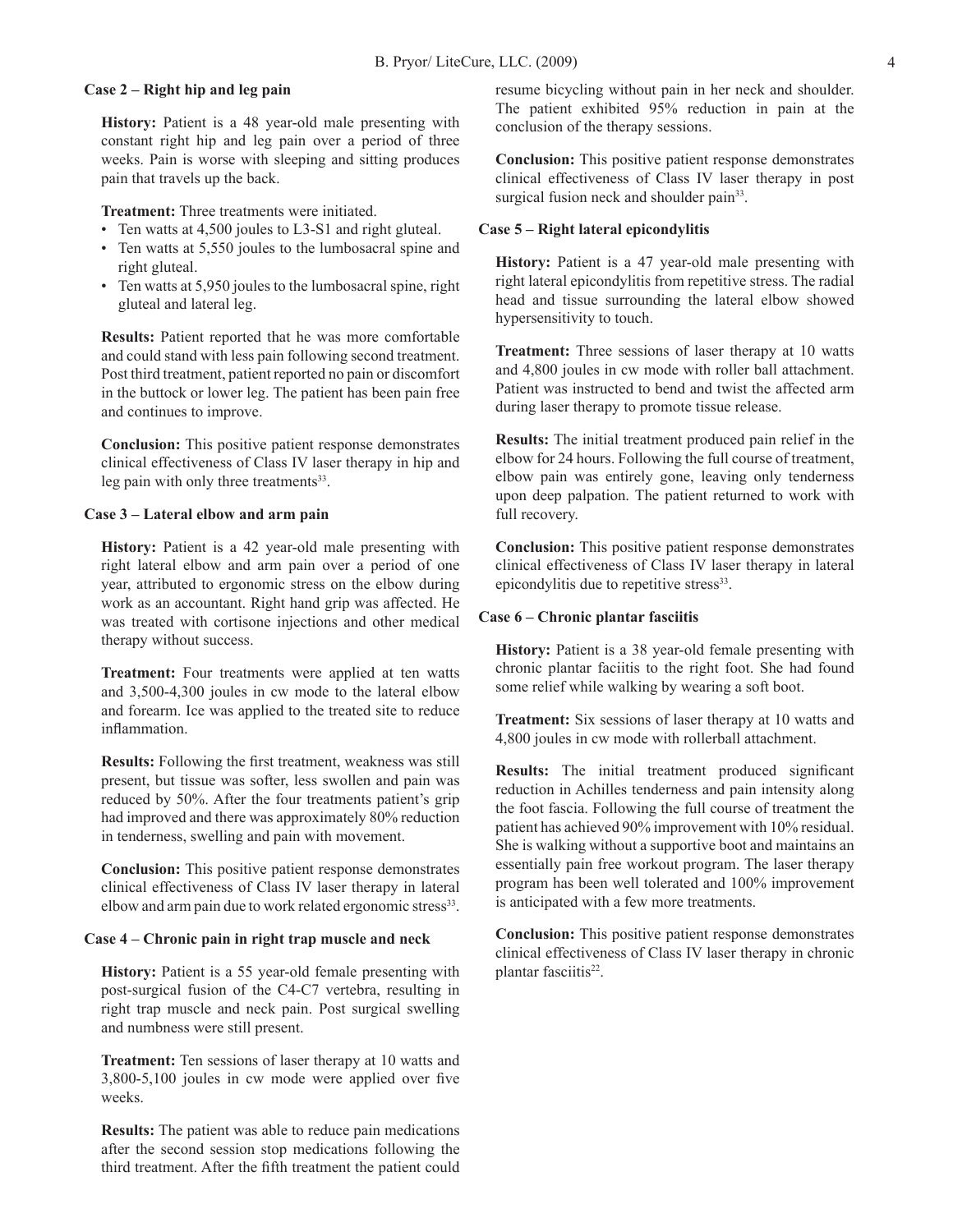### **LiteCure LCT-1000**

The LCT-1000 from LiteCure is the first and only Class IV Laser-Massage® System currently available to medical professionals providing laser therapy to their patients. The LCT-1000 can deliver up to 10 Watts of deep, penetrating laser therapy through an innovative, optically correct quartz ball, providing massage benefits in addition to the increasingly proven therapeutic results of the Class IV laser. By mechanically manipulating soft tissue as laser light is delivered, more deep structures are exposed to photonic energy, resulting in more rapid healing and improved pain relief through photobiostimulation. The LCT-1000 is a new, drug-free, therapeutic option based on science, well demonstrated by the above case and interventional studies.

## **CONCLUSION**

Tissue that is damaged and poorly oxygenated as a result of swelling, trauma or inflammation has been shown to respond significantly to laser therapy irradiation. At the cellular level, deep penetrating photons activate a biochemical cascade of events leading to increased DNA/RNA, protein and collagen synthesis, increased cAMP levels, and cellular proliferation. The result of these reactions is rapid cellular regeneration, normalization and healing.

Laser light energy is highly absorbed by skin and subcutaneous tissue, therefore, penetration is key to therapeutic result. Longer wavelengths and higher power output result in deeper penetration and higher dosage to the tissue. Larger laser therapeutic dosage levels produce improved clinical outcomes as illustrated in the case and interventional studies cited above. LLLT (Classes I-III) does not provide optimal clinical outcomes in most disease conditions because they cannot deliver the necessary dosage to deep structures without using excessively long treatment times. Class IV lasers have been shown to provide both the wavelengths and output power levels necessary to trigger therapeutic cellular metabolic changes.

The Class IV LiteCure LCT-1000 Deep Tissue Laser Therapy System applied using scientific treatment protocols provides demonstrated clinical therapeutic benefits to patients in a clinical setting for a wide range of both acute and chronic diseases, regardless of age or gender. It is supported by comprehensive on site and online training and practice integration programs.

#### **REFERENCES**

1. Moshkovska T, Mayberry J. It is time to test low level laser therapy in Great Britain. Post Grad Med J 2004;81(957);436- 441.

2. Bjordal J, Couppe C, Chow R, Tuner J, Ljunggren E. A systematic review of low level laser therapy with location specific doses for pain from chronic joint disorders. Aust J Physiother 2003;49(2): 107-16.

3. Bjordal JM, Lopes-Martins R, Joensen J, et al. A systematic review with procedural assessments and meta-analysis of low level laser therapy in lateral elbow tendonopathy (tennis elbow). BMC Musculoskeletal Disorders 2008;9:75-100.

4. Bjordal JM, Lopes-Martins R, Iverson VV. A randomized, placebo controlled trial of low level laser therapy for activated Achilles tendonitis with microdialysis measurement of peritendinous prostaglandin E2 concentrations. Br J Sports Med 2006;40:76-80.

5. Prochazka M. "Class IV Laser in Noninvasive Laser Therapy." Laser Partner, 22 March 2006. www.laserpartner. org/lasp/web/en/2003/0069. html.

6. Karu T. The Science of Low Power Laser Therapy. Amsterdam, the Netherlands: Gordon and Beach Science Publishers; 1998.

7. Bogduk N, Marsland A. The cervical zygapophyseal joints as a source of neck pain. Spine 1988;13:610-7.

8. Bogduk N, April C. On the nature of neck pain, discography and cervical zygapophyseal joint blocks. Pain 1993; 54:213-7.

9. Bamsley L, Lord SM, Waffls BJ, Bogduk N. The prevalence of chronic cervical zygapophyseal joint pain after whiplash. Spine 1995;20(1):20-6.

10. Lord SM, Barnsley L, Wallis BJ, Bogduk N. Chronic cervical zygapophyseal joint pain after whiplash: a placebo controlled prevalence study. Spine 1996;21(15):1737-45.

11. Smythe M, Wright V. Sciatica and the intervertebral disc. An experimental study. Bone Joint Surg 1958; 40:1401-18.

12. Kuslich AD, Ulstrom CL, Michael CJ. The tissue origin of low back pain and sciatica. Ortho Cln North Am 1991;22:181-187.

13. de Bie RA, de Vet HC, Lenssen AF, et al. Low-level laser therapy in ankle sprains: a randomized clinical trial. Arch Phys Med Rehabil 1998;79(11):1415-1420.

14. Brosseau L, Welch V, Wells G, et al. Low level laser therapy (Classes I, II and III) for treating osteoarthritis (Cochrane Review). The Cochrane Library, Issue 3, 2002. Oxford, UK: Update Software; 2002a.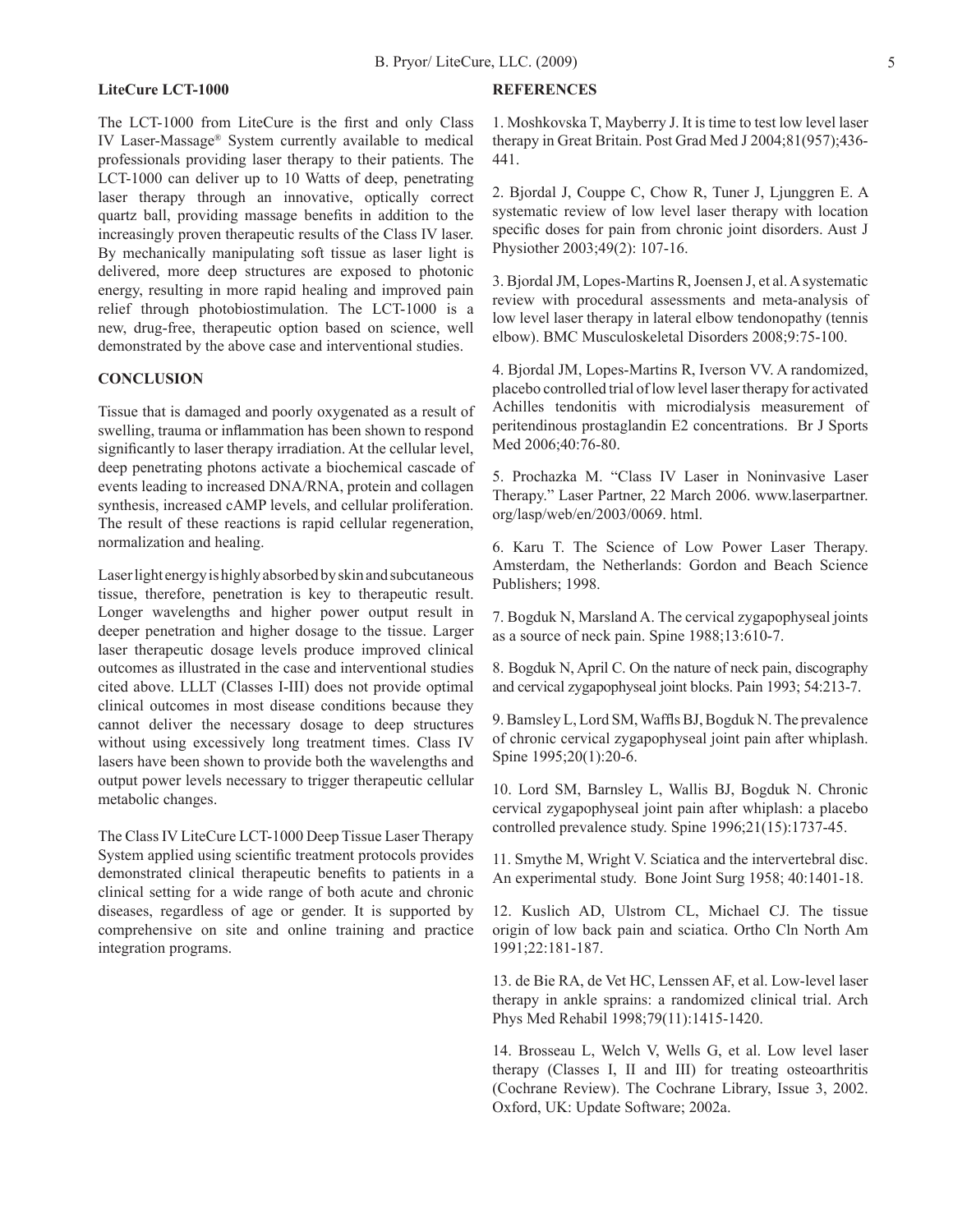15. O'Connor D, Marshall S, Massy-Westropp N. Nonsurgical treatment (other than steroid injection) for carpal tunnel syndrome. Cochrane Database Syst Rev 2003;(1):CD003219.

16. Nussbaum E, Lilge L, Mazzulli T. Effects of low-level laser therapy (LLLT) of 810 nm upon in vitro growth of bacteria: relevance of irradiance and radiant exposure. CUn Laser Med Surg 2003 Oct;21(5):283-90.

17. Brosseau L, Welch V, Wells G, et al. Low level laser therapy (Classes I, II and III) for treating rheumatoid arthritis (Cochrane Review). The Cochrane Library, Issue 3, 2002. Oxford, UK: Update Software; 2002b.

18. Marks R, de Palma F. Clinical efficacy of low power laser therapy in osteoarthritis. Physiother Res Int 1999;4(2):141- 157.

19. Puett DW, Griffin MR. Published trials of non-medicinal and non-invasive therapies for hip and knee osteoarthritis. Ann Intern Med 1994;121(2):133-140.

20. Crawford F, Atkins D, Edwards J. Interventions for treating plantar heel pain (Cochrane Review). The Cochrane Library, Issue 3, 2002. Oxford, UK: Update Software.

21. Gross AR, Aker PD, Goldsmith CH, et al. Physical medicine modalities for mechanical neck disorders (Cochrane Review). The Cochrane Library, Issue 3, 2002. Oxford, UK: Update Software.

22. van der Heijden GJ, van der Windt DA, de Winter AF. Physiotherapy for patients with soft tissue shoulder disorders: a systematic review of randomized clinical trials. Br Med J 1997;31(5):25-30.

23. Binder A. Neck pain. Clinical Evidence, Issue 7. Tavistock Square, UK: BMJ Publishing Group; June 2002.

24. Crawford F. Plantar heel pain (including plantar fasciitis). Clinical Evidence, Issue 7. Tavistock Square, UK: BMJ Publishing Group; June 2002.

25. Speed C, Hazleman B. Shoulder pain. Clinical Evidence, Issue 7. Tavistock Square, UK: BMJ Publishing Group; June 2002.

26. Cullum N, Nelson EA, Nixon J. Pressure Sores. Clinical Evidence, Issue 7. Tavistock Square, UK: BMJ Publishing Group; June 2002.

27. Gerritsen AA, de Krom MC, Struijs MA, et al. Conservative treatment options for carpal tunnel syndrome: A systematic review of randomized controlled trials. J Neural 2002;249(3):272-280.

28. Nussbaum EL, Lilge L, Mazzulli T. Effects of 630-, 660-, 810-, and 905-nm laser irradiation delivering radiant exposure of 1-50 J/cm2 on three species of bacteria in vitro / CUn Laser Med Surg 2002 Dec;20(6):325-33.

29. Karu T. Low-Intensity Laser Light Action Upon Fibroblasts and Lymphocytes. Progress in Laser Therapy. Ed. by T. Ohshiro, R.G. Calderhead; J. Wiley and Sons: Chichester, New York, Brisbane, Toronto, Singapore, 1991, pp. 175-180.

30. Smith K. The photobiological basis of low level laser radiation therapy. Laser Therapy 1991 Jan;3(l).

31. Medical Research Team, Sanda Holdings. Personal communication. Mumbai, India, April 2009.

32. Zohn LE. Case Report. Personal communication. February 2009.

33. Smith S. Case Reports. Personal communication. March 2009.